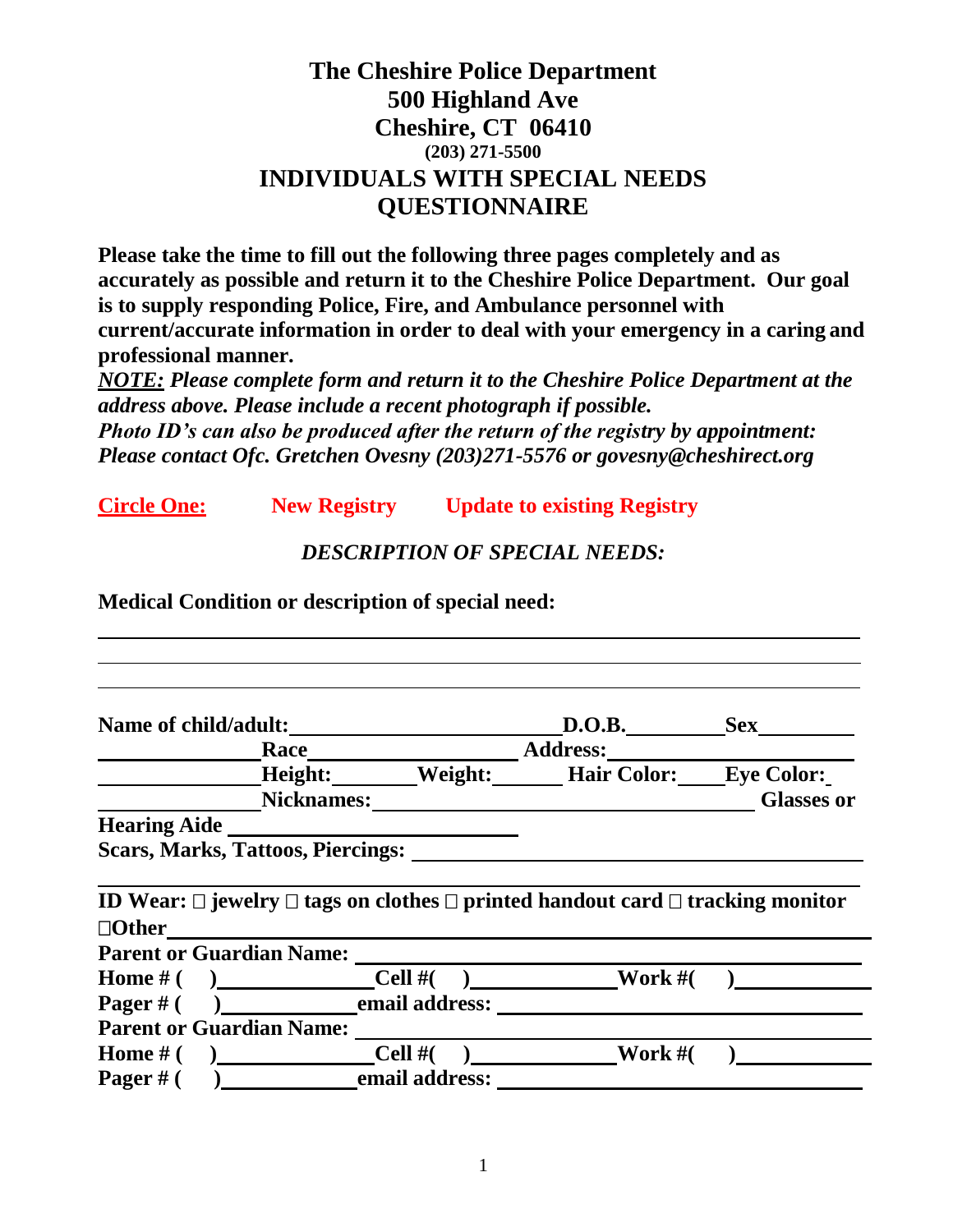#### *ADDITIONAL CAREGIVER:*

| Name:                 |                                                                                                                                                                                                                                      |                    |                |
|-----------------------|--------------------------------------------------------------------------------------------------------------------------------------------------------------------------------------------------------------------------------------|--------------------|----------------|
|                       |                                                                                                                                                                                                                                      |                    |                |
| <b>Home</b> $#$ : $($ | (b) Cell #:( (c) Work #:( (e)                                                                                                                                                                                                        |                    |                |
| Pager $#$ (           | a contract and analysis and address:                                                                                                                                                                                                 |                    |                |
|                       | <b>EMERGENCY CONTACT:</b>                                                                                                                                                                                                            |                    |                |
| Name:                 |                                                                                                                                                                                                                                      |                    |                |
|                       |                                                                                                                                                                                                                                      |                    |                |
|                       | Home #:( $)$ Cell #:( $)$ Work #:( $)$                                                                                                                                                                                               |                    |                |
| Pager $#$ (           | (b) a comail address:                                                                                                                                                                                                                |                    |                |
|                       | <b>METHOD of COMMUNICATION:</b>                                                                                                                                                                                                      |                    |                |
|                       | $\perp$ Child communicates verbally                                                                                                                                                                                                  |                    |                |
|                       | <u>If non-verbal, the best way to communicate with the child is:</u>                                                                                                                                                                 |                    |                |
|                       | $\Box$ sign language $\Box$ picture boards $\Box$ written word                                                                                                                                                                       |                    |                |
|                       | <u>deternational contract of the set of the set of the set of the set of the set of the set of the set of the set of the set of the set of the set of the set of the set of the set of the set of the set of the set of the set </u> |                    |                |
|                       | <b>MEDICAL CARE PROVIDERS:</b>                                                                                                                                                                                                       |                    |                |
|                       |                                                                                                                                                                                                                                      | <b>Phone</b> $#$ ( | $\overline{a}$ |
|                       |                                                                                                                                                                                                                                      |                    |                |
|                       | Physicians Name: Phone #(                                                                                                                                                                                                            |                    |                |
|                       |                                                                                                                                                                                                                                      |                    |                |
|                       | Dentist Name: Phone #(                                                                                                                                                                                                               |                    |                |
|                       |                                                                                                                                                                                                                                      |                    |                |
|                       |                                                                                                                                                                                                                                      |                    |                |
|                       | <b>CURRENT PRESCRIPTIONS (including dosage):</b>                                                                                                                                                                                     |                    |                |
|                       |                                                                                                                                                                                                                                      |                    |                |
|                       |                                                                                                                                                                                                                                      |                    |                |
|                       |                                                                                                                                                                                                                                      |                    |                |
|                       |                                                                                                                                                                                                                                      |                    |                |
|                       |                                                                                                                                                                                                                                      |                    |                |

*SENSORY, MEDICAL, or DIETARY ISSUES and RECOMMENDATIONS:*